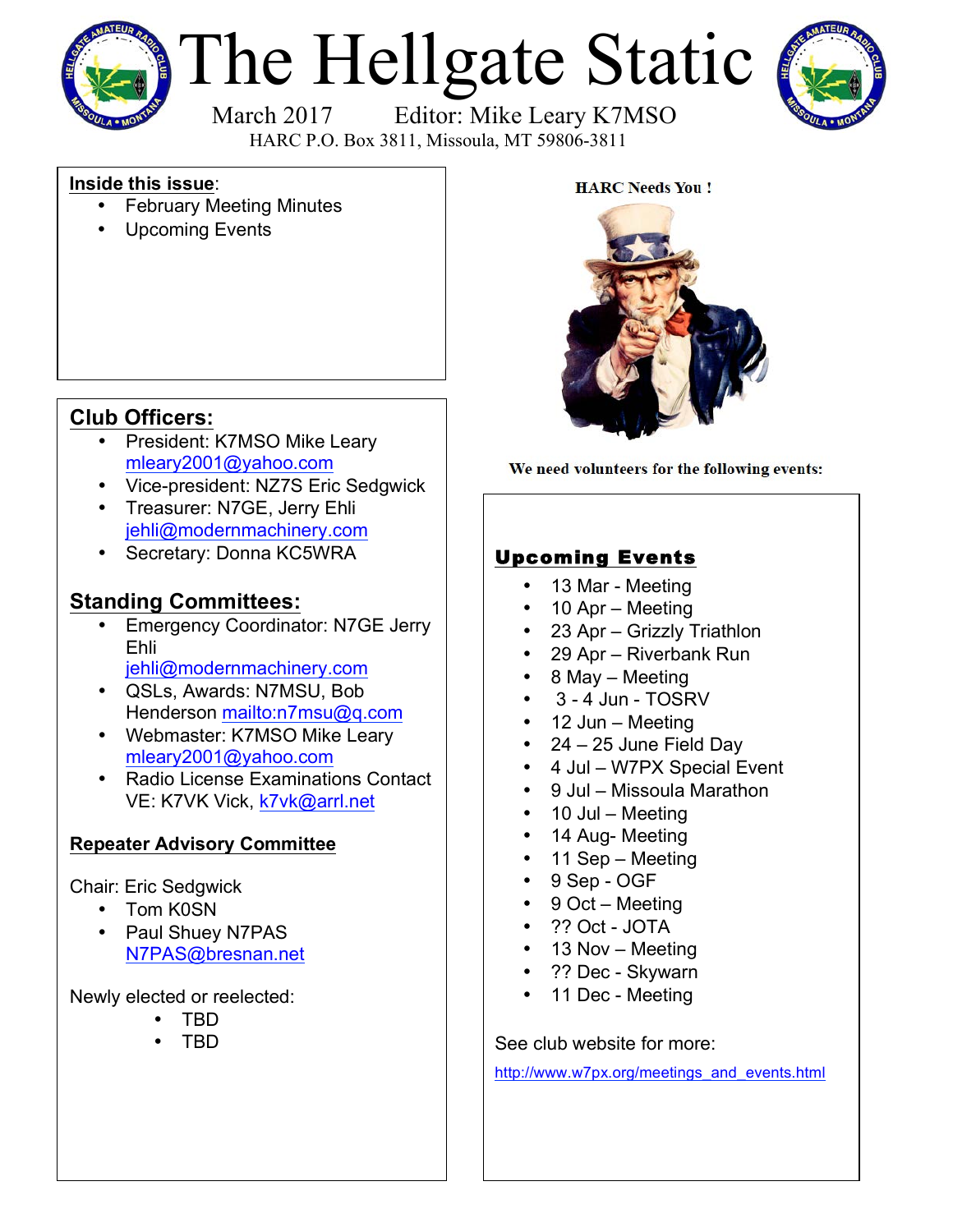## **Minutes of the March 2017 Meeting**

Introductions: Mike Leary K7MSO called the meeting to order. The following were in attendance: Elaine Case KS7LDS, Gary Bruce K7OIJ, David Herzberg K7MTD, Tom McGinley K7QA, Bill Farrell W4YMA, Eric Sedgwick NZ7S, Mike Leary K7MSO, Bryce Nordgren AF7RQ, Tom Hellem, K0SN, Larry Stipe K7GIS, Donna Pecastaing KC5WRA, Dick Walton W7XT, Walter Bradford KJ7NL, Mike Curtain W7MJC

Approval of last meetings minutes: Motion Donna KC5WRA, 2<sup>nd</sup> Tom K7QA, Passed

Approval of Treasurer's report: Tabled until next meeting due to Treasurer's absence.

Repeater Committee Report: 146.90 repeater on Point 6 will most likely be moved to an adjacent building next August. Eric NZ7S will attend a meeting in Superior regarding our Thompson Peak repeater.

HF Committee Report: New 20 meter antenna assembly party this February  $25<sup>th</sup>$  at warehouse at  $4<sup>th</sup>$  and Oak streets. 40 meter curtain antenna a possibility.

Upcoming Events:

- April  $23^{\text{rd}}$  Triathlon 8:00 a.m. 2:00 p.m.<br>- April 29<sup>th</sup> YMCA Riverbank Run
- April 29<sup>th</sup> YMCA Riverbank Run

Net Control Operators

| Date          | Name and call    |
|---------------|------------------|
| 15 Feb        | Bill W4YMA       |
| <b>22 Feb</b> | David K7MTD      |
| 1 Mar         | Donna KC5WRA     |
| 8 Mar         | <b>Eric NZ7S</b> |